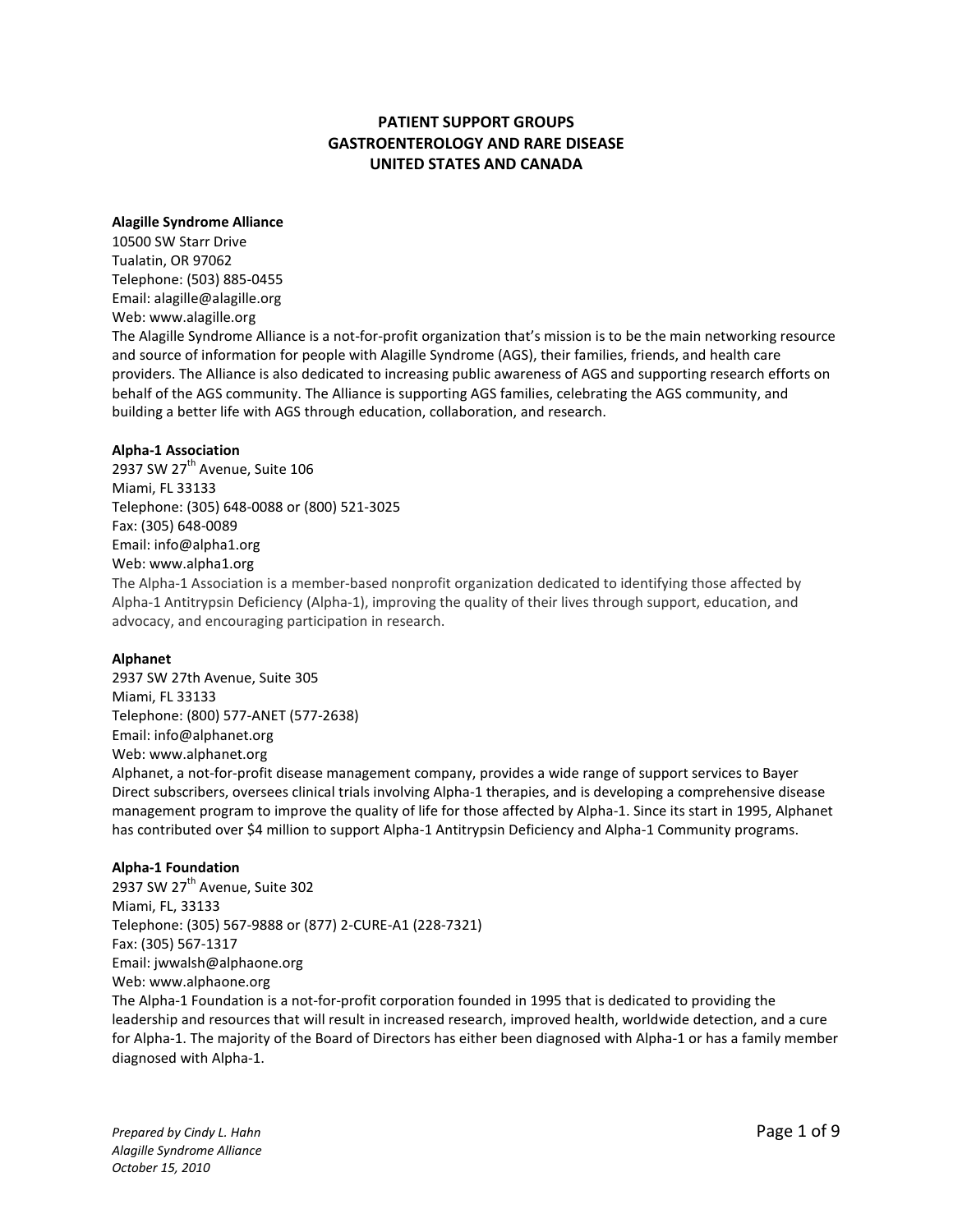#### **[American Hemochromatosis Society](http://www.americanhs.org/)**

4044 W. Lake Mary Boulevard, Unit #104, PMB 416 Lake Mary, FL 32746 Telephone: (407) 829-4488 or (888) 655-IRON (4766) Fax: (407) 333-1284 The mission of the American Hemochromatosis Society (AHS) is to educate and support the victims of HFEassociated hereditary hemochromatosis (genetic iron overload) and their families as well as educate the medical community on the latest research on Hereditary Hemochromatosis (HH). AHS' aim is to identify through genetic testing, the 43 million+ Americans who unknowingly carry the single or double gene mutations for HH which puts them at risk for loading excess iron.

### **[American Liver Foundation](http://www.liverfoundation.org/)**

75 Maiden Lane, Suite 603 New York, NY 10038 Telephone: (212) 668-1000 or 1-800-Go-Liver(465-4837) Fax: (212) 483-8179 Web: [www.liverfoundation.org](http://www.liverfoundation.org/)

The mission of the American Liver Foundation is to facilitate, advocate and promote education, support and research for the prevention, treatment and cure of liver disease The ALF is a national, voluntary not-for-profit organization. It has been dedicated to the prevention, treatment, and cure of hepatitis and other liver diseases through research, education and advocacy since 1976.

# **Association of Gastrointestinal Motility Disorders, Inc. (AGMD)**

12 Roberts Drive Bedford, Massachusetts 01730 Telephone: (781) 275-1300 Facsimile: (781) 275-1304 Email: gimotility@gmx.com Web: www.agmd-gimotility.org

AGMD is a non-profit international organization which serves as an integral educational resource concerning digestive motility diseases and disorders. It also functions as an important information base for members of the medical and scientific communities. In addition, AGMD provides a forum for patients suffering from digestive motility diseases and disorders as well as their families and members of the medical and scientific communities.

# **Association for Glycogen Storage Disease - AGSD**

P.O. Box 896 Durant, IA 52747 Telephone: (563)785-6038 (Voice) Fax: (563) 785-6038 (FAX) Web: [www.agsdus.org](http://www.agsdus.org/)

The Association for Glycogen Storage Disease (AGSD) is a nonprofit support group, established in 1979, for families and persons affected by glycogen storage disease (GSD). AGSD was organized to promote and protect the interests of all persons affected by GSD; to coordinate scientific, educational, and charitable activities related to GSD; to act as a clearinghouse on GSD-related matters; and to publish and distribute material to doctors and other interested persons. AGSD holds a yearly conference focusing on the latest research, care, and treatments available to affected persons.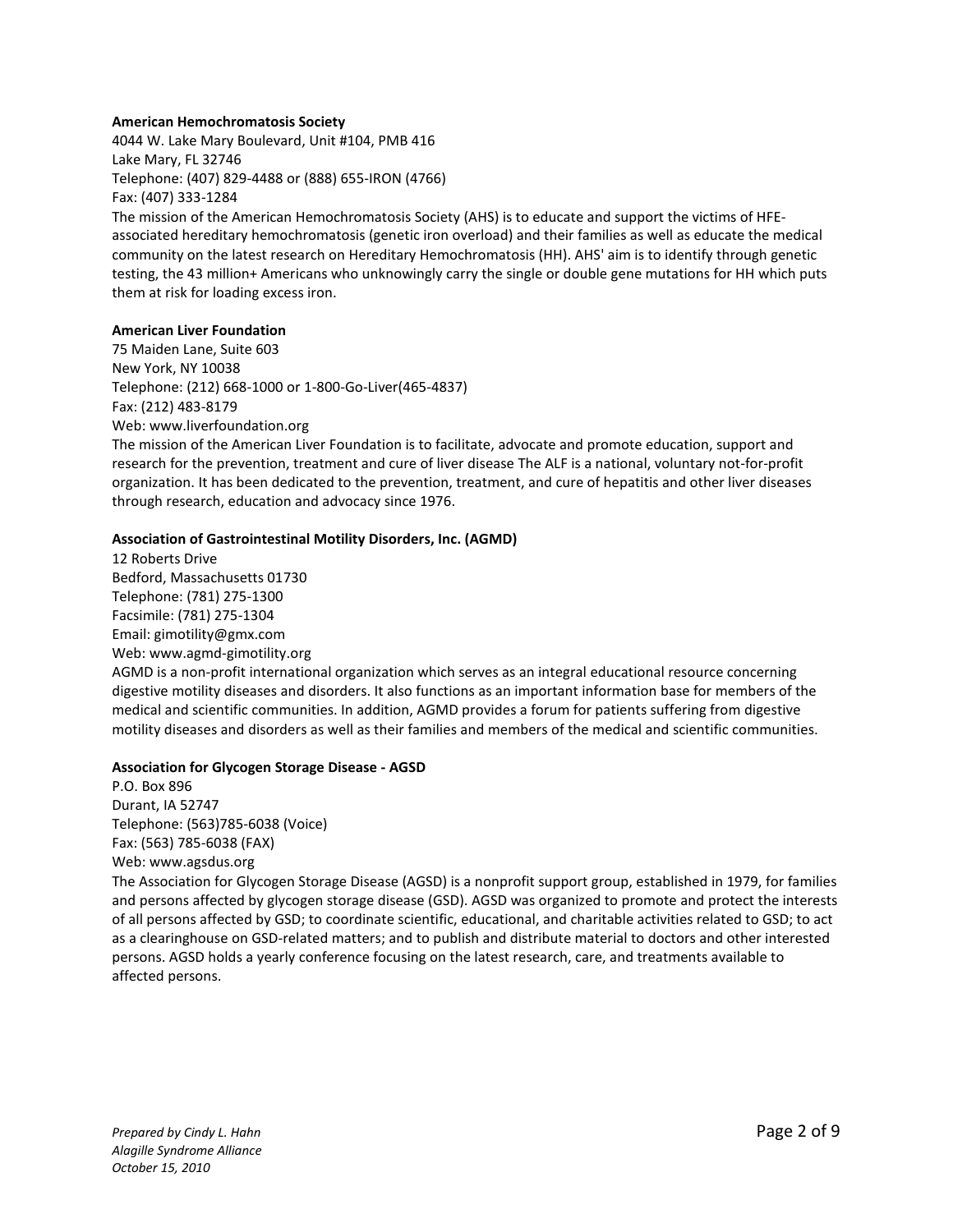# **ARPKD/CHF Alliance [\(Autosomal Recessive Polycystic Kidney Disease/Congenital Hepatic Fibrosis\)](http://www.arpkd.org/)**

P.O. Box 70 Kirkwood, PA 17536 Colleen Zak, Coordinator Telephone: (717) 529-5555 or (800) 708-8892 Fax: (800) 807-9110 Email: [info@arpkdchf.org](mailto:info@arpkdchf.org) Web: www.arpkdchf.org Patient population needs guide the ARPKD/CHF Alliance's direction. Their mission is to educate, advocate, support and advance research specific to ARPKD/CHF. Their purpose is to improve the lives of those affected.

#### **[Canadian Liver Foundation](http://www.rarediseases.org/nord/search/orgdetail_full.html?org_name=Canadian%20Liver%20Foundation)**

Suite 1500-2235 Sheppard Avenue East Toronto, Ontario M2J 5B5 Canada Telephone: (416) 491-3353 or (800) 563-5483 (Toll free from Canada only) Fax: (416) 491-4952 Email: [clf@liver.ca](mailto:clf@liver.ca) Web: [www.liver.ca](http://www.liver.ca/) Founded in 1969 by a group of doctors and business leaders concerned about the increasing incidence of liver disease, the Canadian Liver Foundation (CLF) was the first organization in the world devoted to providing support for research and education into the causes, diagnoses, prevention and treatment of all liver disease. The CLF's mandate is to promote liver health and to reduce the incidence and impact of all liver disease. To achieve this goal, the CLF works through its volunteer chapters across Canada to improve public awareness and understanding of liver health and liver disease, raise funds for research and reach out to liver disease patients and their families.

#### **Canadian Cystic Fibrosis Foundation**

2221 Yonge Street, Suite 601 Toronto, Ontario, M4S 2B4 Canada Telephone: (416)485-9149 or (800) 378-2233 (Toll free from Canada only) Fax: (416)485-0960 or (416) 485-5707 Email: [info@cysticfibrosis.ca](mailto:info@cysticfibrosis.ca) Web: [www.cysticfibrosis.ca](http://www.cysticfibrosis.ca/) For 50 years, the Canadian Cystic Fibrosis Foundation has been a strong voice and champion for people with cystic fibrosis, their caregivers, and families. They build awareness and advocate for change, work with governments to provide essential programs to enhance the quality of life for people with CF, partner with community groups to improve access to support services, and help create policy, effect change, raise funds and promote CF research.

#### **Children's Liver Association for Support Services (C.L.A.S.S.)**

26444 Emerald Dove Drive Valencia, CA 91355 Telephone: (661) 263-9099 or (877) 679-8256 Email: [info@classkids.org](mailto:info@classkids.org) Web: [www.classkids.org](http://www.classkids.org/) C.L.A.S.S. was founded out of the recognized need for an organization dedicated to addressing the emotional, educational and financial needs of families with children affected by liver disease and transplantation. C.L.A.S.S. offers a variety of ways to be both a source of support to families and a valuable resource to all affected by liver disease and transplantation.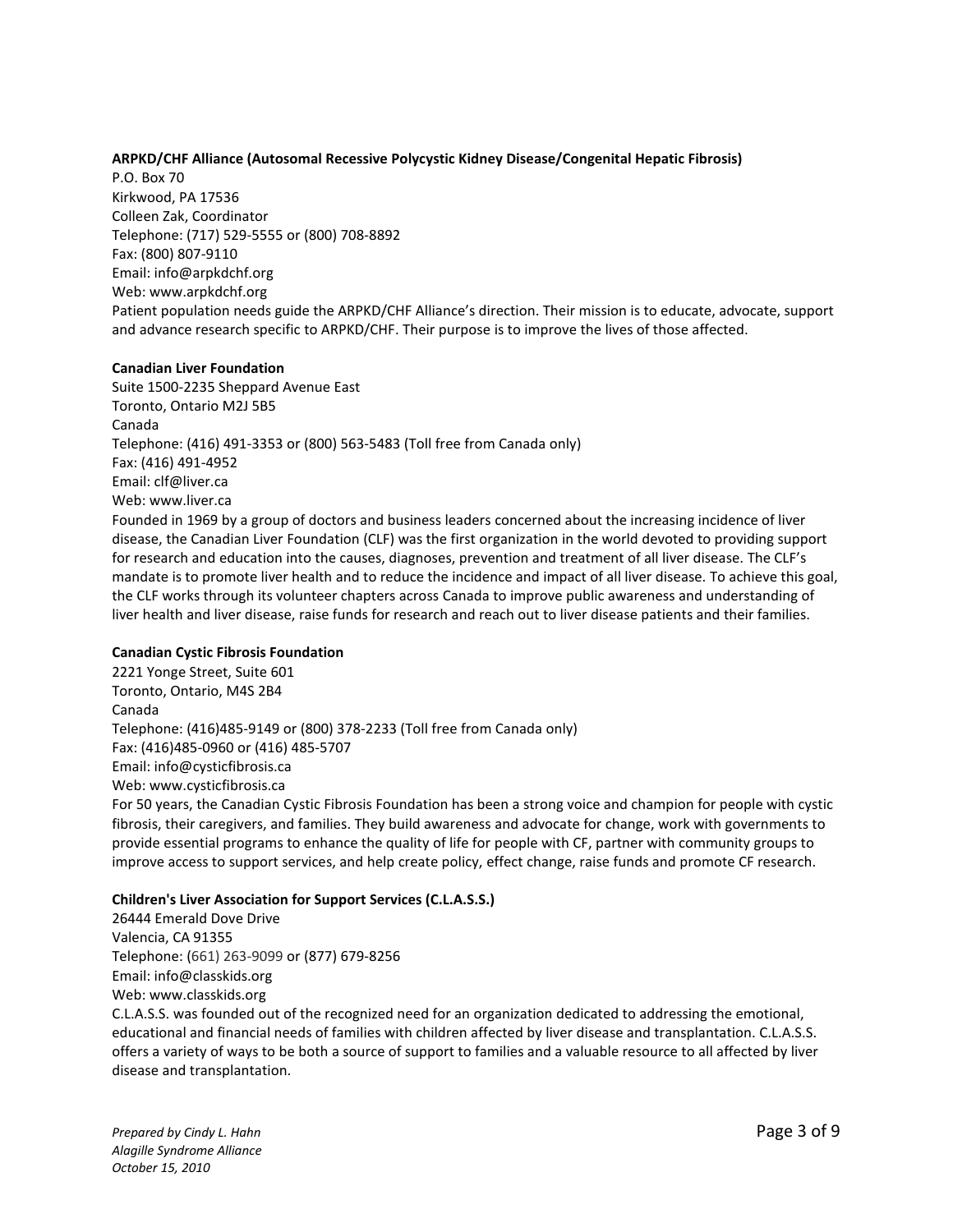# **Crohn's and Colitis Foundation of America**

386 Park Avenue South, 17<sup>th</sup> Floor New York, NY 10016 Telephone: (800) 932-2423 Email: info@ccfa.org Web: www.ccfa.org

The Crohn's and Colitis Foundation of America is a non-profit, volunteer-driven organization dedicated to finding the cure for Crohn's disease and ulcerative colitis. Founded in 1967, the Foundation funds cutting-edge studies at major medical institutions, nurtures investigators at the early stages of their careers, and finances underdeveloped areas of research. Educational workshops and symposia, together with the scientific journal, *Inflammatory Bowel Diseases*, enable medical professionals to keep pace with this rapidly growing field.

### **[Crigler-Najjar Syndrome Association](http://www.crigler-najjar.org/)**

CNA / King's Way Foundation c/o Cory Mauck 3134 Bayberry Street Witchita, Kansas 67226 Email: [mauckc@msn.com](mailto:mauckc@msn.com) Web: www.criglenajjar.com The Crigler-Najjar Association was established as a support group for and by patients and families with Crigler-Najjar Syndrome (Types I and II). Anyone is welcome to participate and assist in the activities of the association.

# **Crohn's and Colitis Foundation of Canada**

600-60 St. Clair Avenue East Toronto, Ontario M4T 1N5 Canada Telephone: (416) 920-5035 or (800) 387-1479 Fax: (416) 929-0364 Email: [ccfc@ccfc.ca](mailto:ccfc@ccfc.ca) Web: www.ccfc.ca The Crohn's and Colitis Foundation of Canada (CCFC) is a national not-for-profit voluntary medical research Foundation. Its mission is to find the cure for inflammatory bowel disease. To achieve its mission, the Foundation is committed to raising increasing funds fo[r medical research.](http://www.ccfc.ca/English/research/index.html) The CCFC is one of the world's leaders in nongovernmental, per capita funding of IBD research.

# **Cystic Fibrosis Foundation**

6931 Arlington Road,  $2^{nd}$  floor Bethesda, Maryland 20814 Telephone: (301) 951-4422 or (800) FIGHT CF (344-4823) Email: [info@cff.org](mailto:info@cff.org) Web: [www.cff.org](http://www.cff.org/) The mission of the Cystic Fibrosis Foundation, [a nonprofit](http://www.cff.org/UploadedFiles/aboutCFFoundation/CFF%20501c3.pdf) donor-supported organization, is to assure the development of the means to cure and control cystic fibrosis and to improve the quality of life for those with the disease. The CF Foundation is the leading organization in the United States devoted to cystic fibrosis. It funds and accredits more than 115 [CF care centers,](http://www.cff.org/aboutCFFoundation/Locations/FindACareCenter/) 95 adult care programs and 50 affiliate programs, and more than 75 [chapters and branch offices](http://www.cff.org/aboutCFFoundation/Locations/FindAChapter/) nationwide.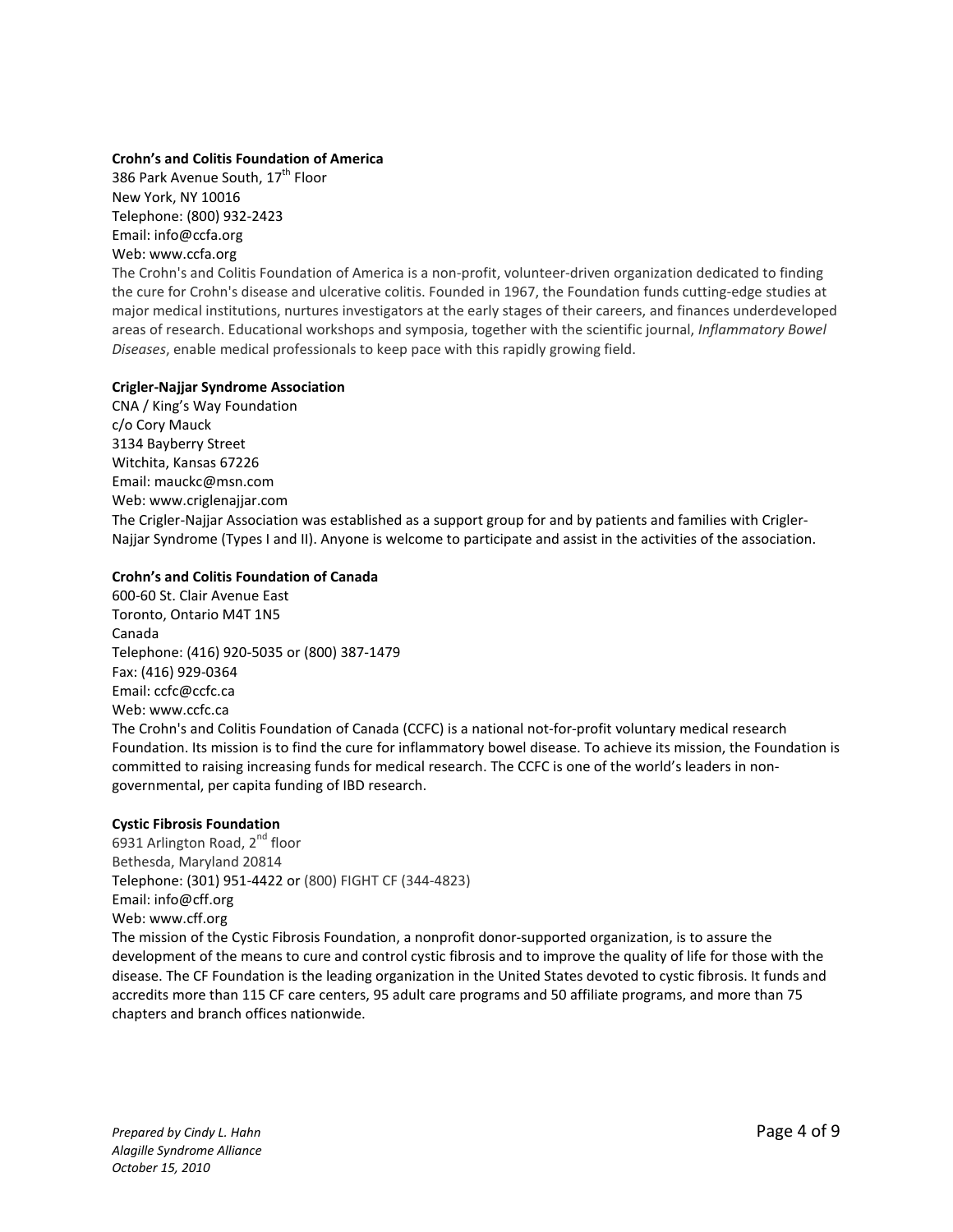# **[Genetic](http://www.geneticalliance.org/) Alliance**

4301 Connecticut Avenue, NW Suite 404 Washington, DC 2008 Telephone: (202) 966-5557 or (800) 336-4363 Fax: (202) 966-8553 Email: [info@geneticalliance.org](mailto:info@geneticalliance.org) Web: www.geneticalliance.org

Genetic Alliance is the world's leading nonprofit health advocacy organization committed to transforming health through genetics and promoting an environment of openness centered on the health of individuals, families, and communities. Genetic Alliance's network includes more than 1,000 disease-specific advocacy organizations, as well as thousands of universities, private companies, government agencies, and public policy organizations. The network is a dynamic and growing open space for shared resources, creative tools, and innovative programs.

### **Th[e Hemochromatosis Information](http://www.hemochromatosis.org/) Center**

*See Iron Disorders Institute*

### **[Hepatitis Foundation International](http://www.hepfi.org/)**

504 Blick Drive Silver Spring, MD 20904 Telephone: (301) 622-4200 or (800) 891-0707 Fax: (301) 622-4702 Email: info@hepatitisfoundation.org Web: www.hepfi.org

The Hepatitis Foundation International (HFI) is dedicated to the eradication of viral hepatitis, a disease affecting over 500 million people around the world. The HFI seeks to raise awareness of this enormous worldwide problem and to motivate people to support this important – and winnable – battle.

# **Hepatitis B Foundation**

3805 Old Easton Road Doylestown, PA 18902 Telephone: (215) 489-4900 Fax: (215) 489-4313 Email: info@hepb.org Web: www.hepb.org

The Hepatitis B Foundation is the only national non-profit organization solely dedicated to the global problem of hepatitis B. The Hepatitis B Foundation is dedicated to finding a cure and improving the quality of life for those affected by hepatitis B worldwide. The Foundation's commitment includes funding focused research, promoting disease awareness, supporting immunization and treatment initiatives, and serving as the primary source of information for patients and their families, the medical and scientific community, and the general public.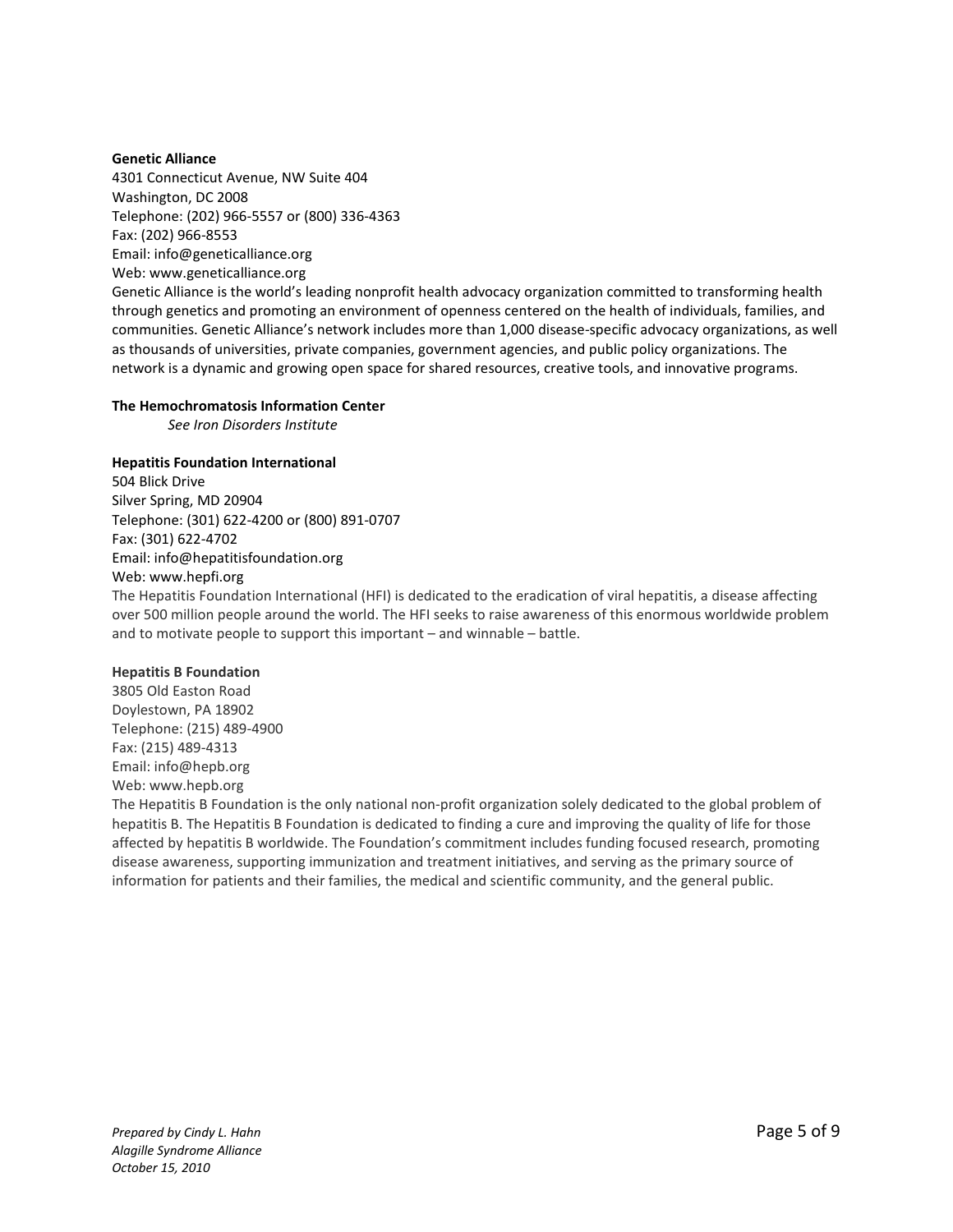# **[Iron Disorders Institute](http://www.rarediseases.org/nord/search/orgdetail_full.html?org_name=Iron%20Disorders%20Institute)**

PO Box 675 Taylors, SC 29687 Telephone: (864) 292-1175 or (888) 565-IRON (4766) Fax: (864) 292-1878 Email: [info@irondisorders.org](mailto:info@irondisorders.org) Web: www.irondisorders.org Iron Disorders Institute (IDI) is a 501(c)3 national organization that received its non-profit status in 1998. IDI's vision is that no one should suffer or die prematurely because of Iron-Out-of-Balance™. IDI exists so that people with iron disorders receive early, accurate (complete) diagnosis, appropriate treatment and are equipped to live in good health.

# **[Iron Overload Diseases Association, Inc.](http://www.ironoverload.org/)**

525 Mayflower Rd. West Palm Beach, FL 33405 Telephone: (561) 586-8246 Email: [iod@ironoverload.org](mailto:iod@ironoverload.org) Web: http://www.ironoverload.org The IOD's mission is to lead the search for the millions of Americans and other nationals who have undiagnosed iron overload; to promote adequate treatment and to prevent the severe health problems and avoidable deaths that results from neglect of iron overload.

#### **Liver Families**

23974 Aliso Creek Road #242 Laguna Niguel, CA 92677 Web: www.liverfamilies.net Liver Families is dedicated to providing an active, international, online community to families whose lives have been touched by pediatric liver disease and transplant. Through this community Liver Families seeks to offer support, knowledge and hope to liver families around the world.

# **National Organization for Rare Disorders (NORD)**

55 Kenosia Avenue PO Box 1968 Danbury, CT 06813-1968 Telephone: (203) 744-0100 or (800) 999-6673 (voicemail only) Fax: (203)798-2291 Email: orphan@rarediseases.org Web: [www.rarediseases.org](http://www.rarediseases.org/) NORD is a unique federation of voluntary health organizations dedicated to helping people with rare "orphan" diseases and assisting the organizations that serve them. NORD is committed to the identification, treatment, and cure of rare disorders through programs of education, advocacy, research, and service.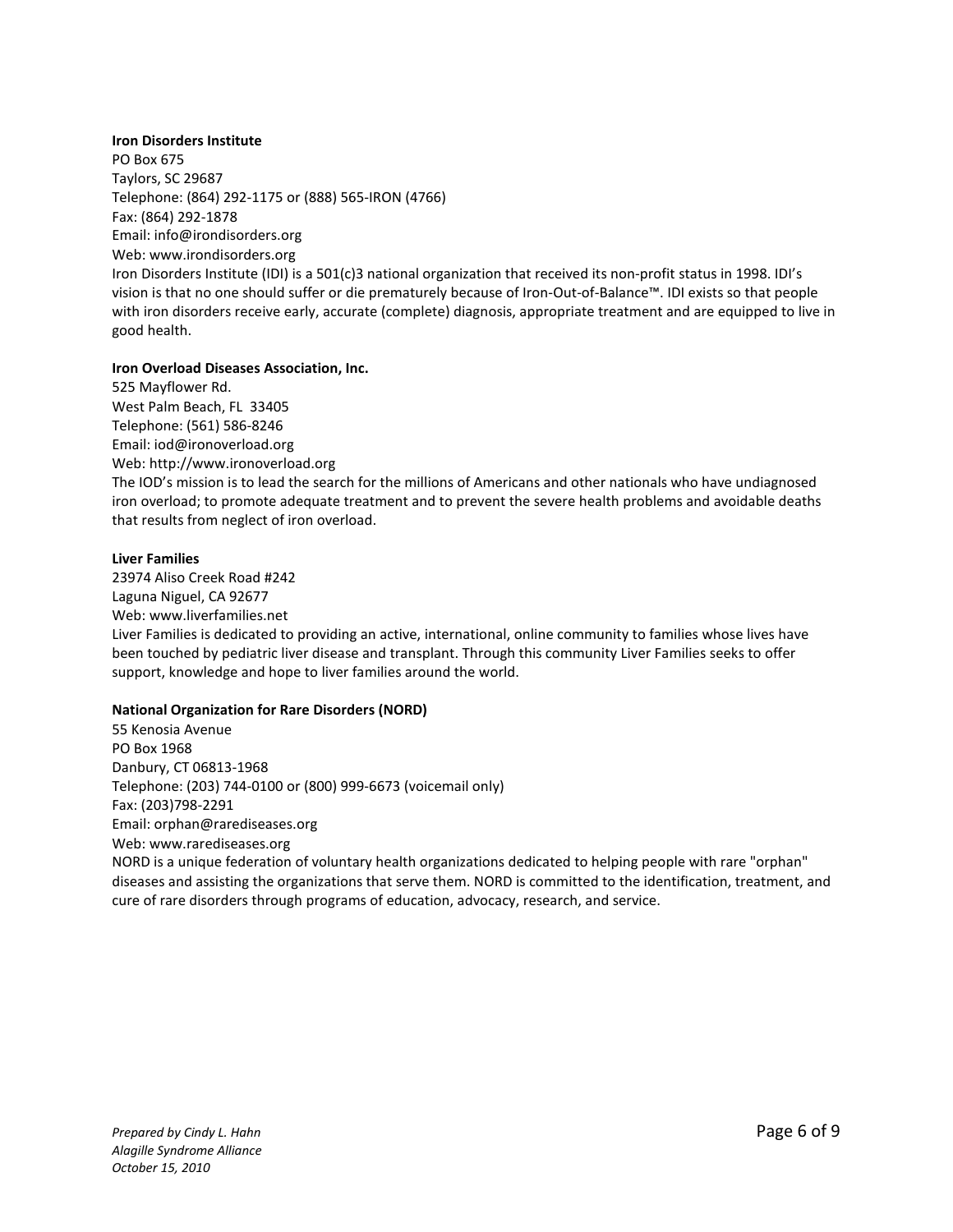#### **[National Reye's Syndrome Foundation](http://www.reyessyndrome.org/)**

426 North Lewis P.O. Box 829 Bryan, OH 43506 Telephone: (419) 636-2679 or (800) 233-7393 Fax: (419) 636-9897 Email: [nrsf@reyessyndrome.org](mailto:nrsf@reyessyndrome.org) Web: [www.reyessyndrome.org](http://www.reyessyndrome.org/)

The National Reye's Syndrome Foundation is a 501(c)3 charity is the only citizen group generating a concerted, organized lay movement to eradicate Reye's Syndrome. The Foundation is committed to the health and well-being of those who are most at risk; children. The Foundation has made great gains toward our ultimate goal of eradicating Reye's Syndrome. Their public awareness programs have resulted in a decrease in the number of cases reported in recent years. It is hoped that research will bring the Foundation closer to its goal.

### **[National Urea Cycle Disorders Foundation](http://www.nucdf.org/)**

75 South Grand Avenue Pasadena, CA 91105 Telephone: (626) 578-0833 or (800) 38-NUCDF (386-8233) Fax: (626) 578-0823 Email: [info@nucdf.org](mailto:info@nucdf.org) Web: www.nucdf.org The National Urea Cycle Disorders Foundation is a non-profit organization dedicated to the identification, treatment and cure of urea cycle disorders. NUCDF is a nationally-recognized resource of information and education for families and healthcare professionals.

#### **Office of Rare Diseases Research (ORD) – at the National Institutes of Health (NIH)**

6100 Executive Boulevard Room 3A07, MSC 7518 Bethesda, MD 20892-7518 Telephone: (301) 402-4336 Fax: (301) 480-9655 Email: ordr@od.nih.gov

# Web: [rarediseases.info.nih.gov](http://rarediseases.info.nih.gov/)

The Office of Rare Diseases Research (ORDR) was established in 1993 within the Office of the Director of the National Institutes of Health (NIH). ORDR coordinates and supports rare diseases research, responds to research opportunities for rare diseases, and provides information on rare diseases. Public Law 107-280, the Rare Diseases Act of 2002, established the ORDR by statute. The goals of ORDR are to stimulate and coordinate research on rare diseases and to support research to respond to the needs of patients who have any one of the more than 6,800 rare diseases known today.

#### **[Parents of Galactosemic Children, Inc.](http://www.galactosemia.org/)**

P.O. Box 2401

Mandeville, LA 70470-2401

Web: www.galactosemia.org

Parents of Galactosemic Children, Inc is a non-profit charitable organization. Founded in February 1985 by a small group of mothers in New York, PGC realizes the need for further information and networking between affected families and professionals. Metabolic Clinics across the nation continue to assist PGC in researching families and information. Today the PGC mailing list includes over 1000 families and extended families, professionals and clinics, media groups, donors, and numerous international contacts.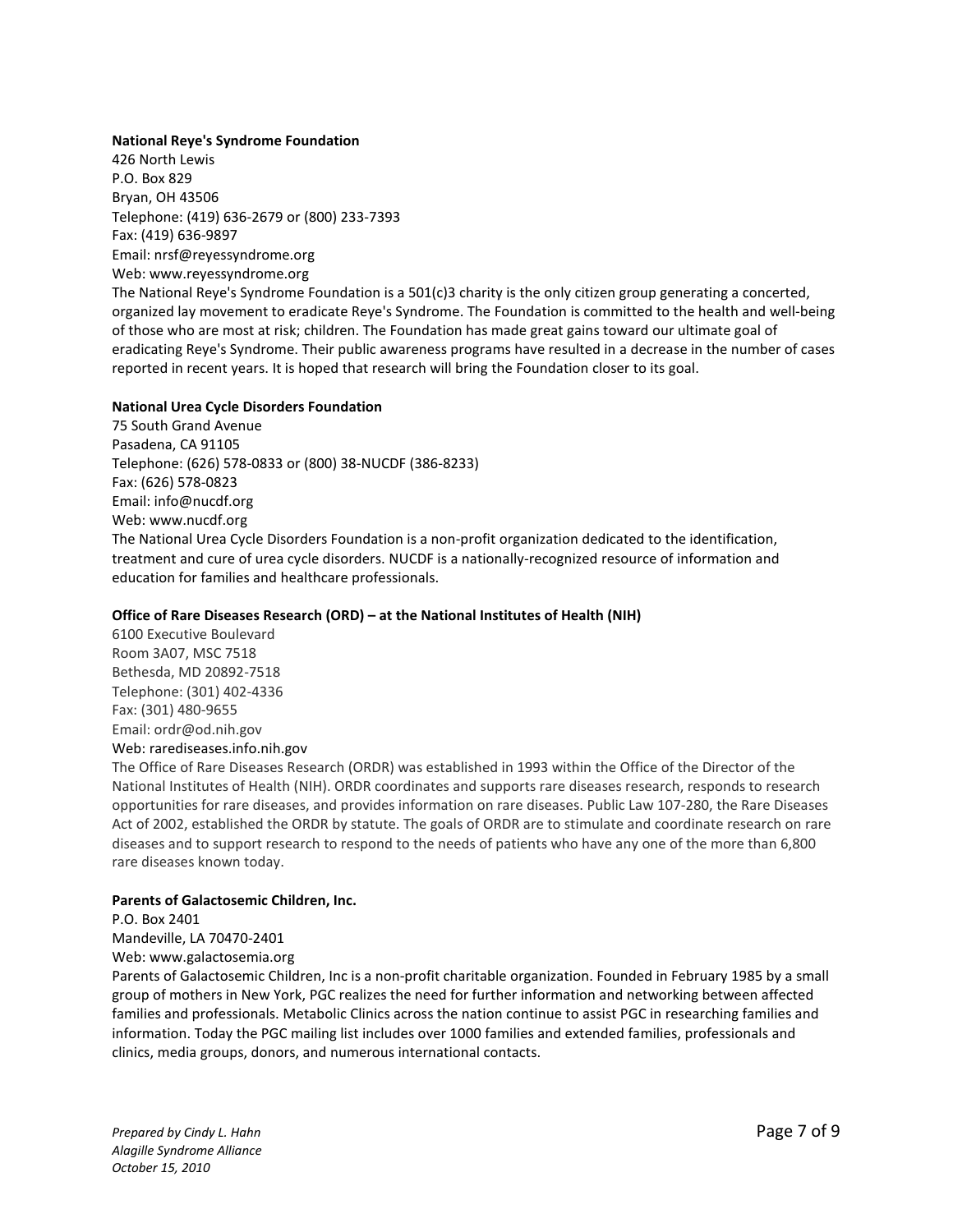# **[PKD \(Polycystic Kidney Disease\) Foundation](http://www.pkdcure.org/)**

8330 Ward Parkway, Suite 510 Kansas City, MO 64114-2000 Telephone: (816) 931-2600 or (800) PKD-CURE Fax: (816) 931-8655 Email: [pkdcure@pkdcure.org](mailto:pkdcure@pkdcure.org) Web: www.pkdcure.org The PKD Foundation is the only organization worldwide dedicated to fighting PKD through research, education, advocacy, support and awareness. The Foundation's goal is simple - to discover and deliver treatments and a cure for PKD.

### PK**IDS (Parents of Kids with Infectious Diseases)**

P.O. Box 5666 Vancouver, WA 98668 Telephone: (360) 695-0293 or (877) 55-PKIDS Fax: (360) 695-6941 Email: [pkids@pkids.org](mailto:pkids@pkids.org) Web: www.pkids.org

PKIDs' mission is to educate the public about infectious diseases, the methods of prevention and transmission, the latest advances in medicine, and the elimination of social stigma borne by the infected; and to assist the families of the children living with hepatitis, HIV/AIDS, or other chronic, viral infectious diseases with emotional, financial and informational support."

# **Progressive Familial Intrahepatic Cholestasis (PFIC) – Resource for Pediatric Liver Disease**

Email: [PFICII@pfic.org](mailto:PFICII@pfic.org) Web: [www.pfic.org](http://www.pfic.org/) PFIC.org is a website that was built by and for PFIC patients and families. It was established to provide a resource for those with new diagnoses and for those continuing to search for treatments and solutions to the challenges of PFIC. The mission of PFIC.org is to improve the lives of patients and families worldwide affected by this disease. The organization supports research programs, provides educational materials, matches families for peer support, and participates in advocacy opportunities.

# **PSC Partners Seeking a Cure Foundation**

5237 South Kenton Way Englewood, CO 80111 Telephone: (303) 771-5227 Email: contactus@pscpartners.org Web: www.pscpartners.org

PSC Partners Seeking a Cure is a grassroots volunteer organization that was formed in 2005 to provide primary sclerosing cholangitis (PSC) patients and their caregivers education and support and to raise funds to research the origins and a cure for the disease.